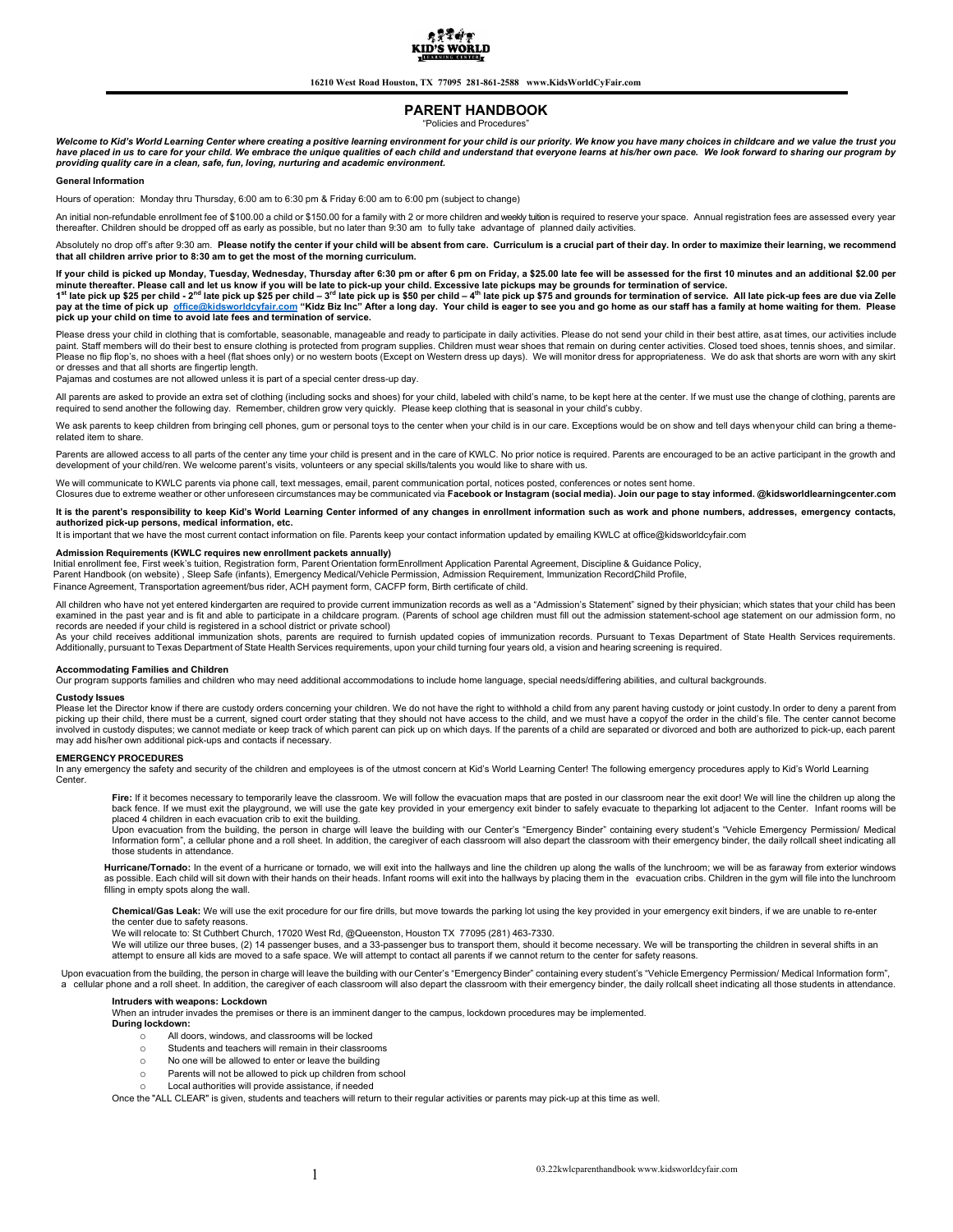# In a prolonged situation, if temporary shelter is needed due to damage to our building, we will relocate to: St Cuthbert Cuthbert Cuthbert Cuthbert Cuthbert Cuthbert Cuthbert Cuthbert Cuthbert Cuthbert Cuthbert Cuthbert Cu

We will utilize our three buses, (2) 14 passenger buses, and a 33-passenger bus to transport them, should it become necessary.

Upon arrival at this off-site location, the children will be entertained via songs and games while staff members reach out to the parents to inform them of the situation. Upon the parents' arrival at the temporary location, they will be requested to provide identification and sign out each child.

# Pandemic/Emergency/Virus outbreak; Local, County, State, National & Global

In the event of a local, county, state, national & global emergency/ pandemic and/or a virus outbreak at KWLC …. KWLC will follow the guidelines of the local county, state & US government guidelines.<br>KWLC will follow Texas environment.

# Pandemic Emergency Plan – In the Event of Covid-19/pandemic exposure

In the event a child or staff member becomes sick during the school day

- We will have them isolate under supervision waiting for a safe ride home
- must be picked up within 30 minutes of being notified KWLC

plan of action for cleaning

KWLC will have the area or school cleaned, sanitized & disinfected after 24 hours of the exposure

How parents will be notified

- Parents will be contacted by KWLC management if their child has been affected
- via parent communication app, text, email or phone call
- First Aid kits are located at:
- all classrooms
- **buses buses**
- front office

KWLC will receive guidance from:

# Texas Department of Health & Human Service

Child Care Licensing

Closure:

### determined on the level of exposure

- guidance received by Texas Department of Health & Human Service
- guidance received by Child Care Licensing
- may close immediately if deemed necessary
- will act on an abundance of caution for health and wellbeing of the children and staff of KWLC
- if closure is necessary; duration of closure will depend on the guidance of Texas Department of Health and Human Services Re-opening

# procedure:

will be under the guidance of Texas Department of Health & Human Services

# Tuition:

- Tuition will be charged during the closure for the first 2 weeks
- KWLC management will reevaluate if our closure extends beyond 2 weeks

#### Transportation

We provide transportation for children enrolled in our before and after school program. Our KWLC passenger buses will be used to transport children to and from your child's school to Kid's World Learning Center. These same vehicles are used on field trip days, for which a separate "Field Trip Authorization" will be required for each field trip. (All buses are equipped with seat belts and meet licensing requirements within the state of TX)

Parents are required to notify Kid's World Learning Center by 2:30 pm if and when your child will NOT be picked up at school by Kid's World Learning Center. Failure to notify Kid's World Learning Center may result in a \$10 fee being assessed to your account.

#### Field Trips

Parents will have access to information regarding your child's field trip on our monthly calendar, Information about the field trip, what to bring, where we are going and all other information pertaining to the field trip will be provided at the front desk and on our classroom door. "Field trip authorization" forms are required in order for your child to participate in the field trip for the day, no exceptions will be made if that form is missing, and this is for the safety of each child in our program.<br>Any child, who is unable to participate in a scheduled field trip for any reason is precluded from attending Kid's World Learning Center during

# Water Activities

During the summer months, children two years and up will be participating in our weekly "Splash Days". Our "Splash Pad" consists of water spray structures that our children enjoy immensely. Parents are required to provide:

- swimwear, towel, water shoes, 2 large freezer style ziploc bags
- Children who are not prepared with the proper swimwear and water shoes will not be able to participate until proper swimwear and approved shoes are provided.
- KWLC staff will not apply sunscreen or bug spray on your child. If your child is in need of either sunscreen or insect repellent please apply at home prior to arrival at KWLC.

\*PLEASE LABEL EVERYTHING! We are not responsible for any lost items

#### Signing children in and out of our care

Upon enrollment, parents will be invited to Brightwheel our parent engagement app. Parents are to sign up using their phone number to create a user name. **Do not use your email address**, it will not sync<br>up, please add you in and out your child. All children must be checked in and out using the app. \*Relatives and/or friends who drop off or pickup intermittently will be asked to show identification and will sign in/out manually. Have them ring the doorbell for front door entry.

# Please notify the center if your child will be absent from care.

## Parent communication

Brightwheel messaging is predominately set up for KWLC to communicate to our parents, while we are busy attending to your children. With best intention, at times we are unable to respond in a quick<br>fashion, so Please call

### Emergency pick-up

If someone other than those whose names are listed on authorized pickup lists is going to pick-up your child, parents must call to notify Kid's World Learning Center and emaila letter which includes the name and relationship of the emergency pickup. Proper identification (driver's license) must be presented upon their arrival. Email a letter to office@kidsworldcyfair.com

# \*General Information regarding tuition and fees\*

Please understand that the standards we have set for the care and education of our children makes it vitally important that parents have a clear understanding of what our policies are regarding the

#### payment of tuition.

Not unlike your family's own personal budget, our school also operates on a budget that is based on payments of tuition. We rely heavily on parents following the tuition payment policies and schedules. Understand that other fees may occur example: supply fee, field trip fee, extra-curricular fee etc.

### Tuition

Tuition is billed on a weekly basis and is due Friday, prior to the upcoming week of care. Parents are welcome to pay their tuition weekly, bi-weekly or monthly as long as the payments include<br>the upcoming week and stay ah

Fees are due and payable regardless of weather conditions, illness, pandemic, vacation or an event that may affect the center's opening or closing. NO PORTION of your weekly paid or outstanding tuition will be refunded, cancelled or pro-rated in the event of absence, holiday, and school closings. If your child is absent for the entire week, Monday thru Friday, full tuition is due to ensure your child's continued enrollment. Full tuition is due the Friday prior to your vacation or any absence to avoid any late fees. All paid tuition or fees are non-refundable

# Tuition during a Natural Disaster, National/State Emergency or Covid 19/Pandemic closure

In the event that KWLC has to close due to a natural disaster, national/state emergency or Covid 19/pandemic. Tuition will be charged during the closure for the first 2 weeks.KWLC management will<br>reevaluate if our closure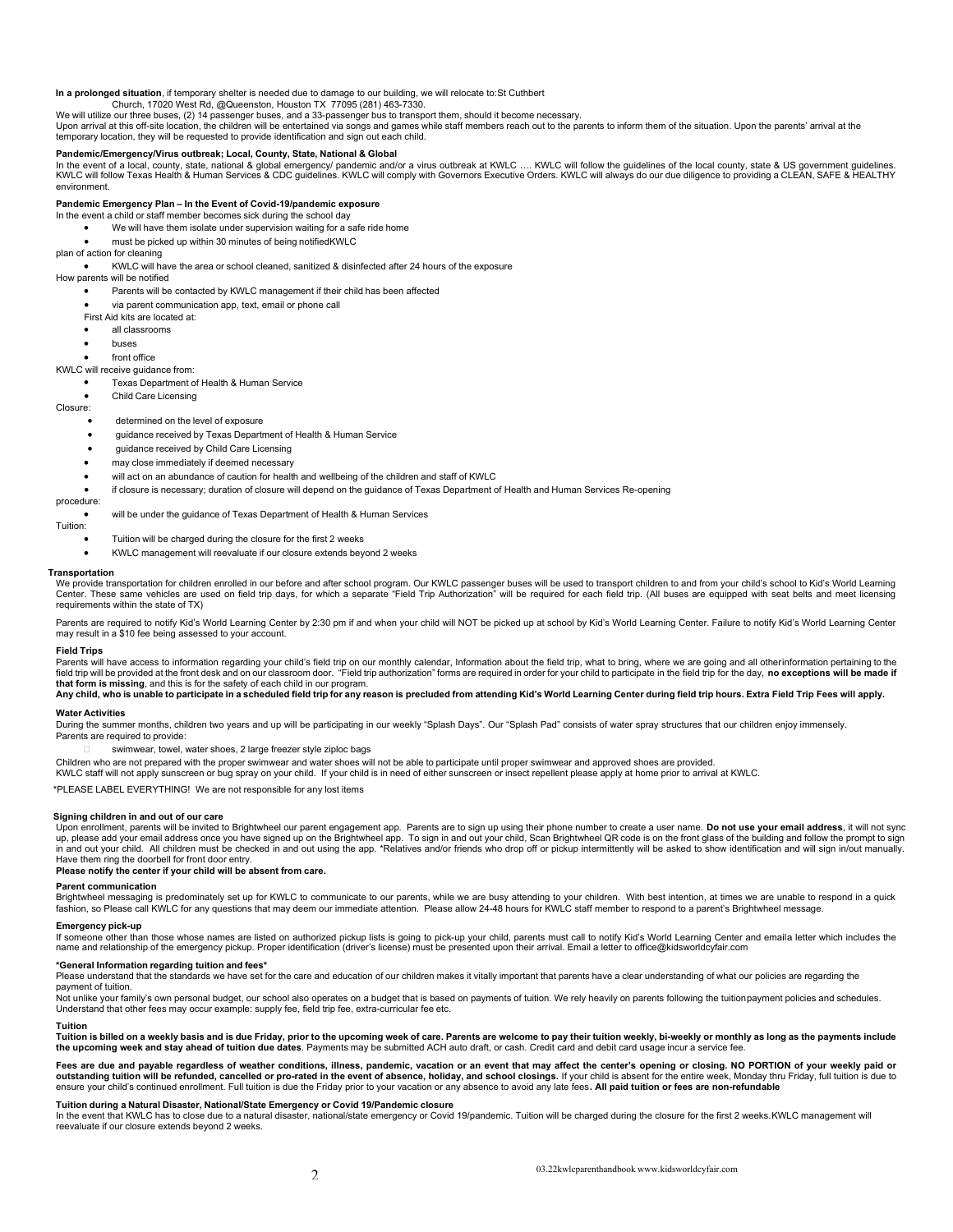# Tuition increases and policy changes

\*Tuition increases are based on costs of operating the business, (i.e. increase of labor costs, insurance, interest, utilities, gas, cost of groceries, etc.) But not limited to the said items. Tuition increases will be eva minimum of twice a year or as need be. Tuition increases will be notified in writing via one of these communication vehicles either parent communication app messaging, email (last known email given to KWLC by the parent) or a phone call at least two weeks prior to any changes in policies and tuition. A broad announcement will be made.

### Notices of change

This information was compiled for you to keep and review as needed. Please feel assured that we have your child's best interest at heart and will strive to provide a safe, happy and healthy environment. Kid's World Learning Center reserves the right to update, change and/or amend these policies and/or tuition schedule at any time. Parents will be notified in writing if and when these changes occur. Failure to enforce these terms does not constitute a waiver.

#### **Discounts**

No discounts are offered at this time.

### Late Fees

Tuition not paid by the end of the day on Tuesday will incur a \$25.00 late fee. Tuition not paid by the close of day Thursday, will incur an additional \$25.00 late fee. Account balances not received by close of day of Friday will prevent your child from returning to Kid's World Learning Center until the account is brought to a zero balance. Failure to stay current in your child's tuition fees may result in the loss of<br>your chi

### Returned Payments ACH/Checks/Credit Card, etc.

A service charge of \$35.00 per returned item will be assessed for any unpaid returned transactions via ACH/checks/credit card etc. Families with excessive amount of returned transactions via ACH/checks/credit card, etc. may be asked to submit tuition payments in cash or money order. No checks accepted. Multiple returned items or late payments would constitute suspension or termination in service until all fees and payments are current.

#### Vacation

All tuition is due whether your child attends or not. If your child is absent for the entire week, Monday thru Friday, full tuition is due, to ensure your child's continued enrollment. Full tuition is due the Friday prior to your vacation or any absence to avoid any late fees. All paid tuition or fees are non-refundable.

# Please notify the center in advance if your child will be absent from care.

#### School Age Camp School Age Tuition

School age children in attendance for school holidays or teachers' in-service days are billed at an additional up-charge for extended care. The additional costs are as follows:

- before school children \$30.00 extra per day
- □ after school children \$25.00 extra per day
- before and after school children \$25.00 extra per day

Additional fee is only assessed when, during a school week, your child attends Kid's World Learning Center due to an in-service day, etc. A minimum of two-

# week notice is required

\*Tuition rates for spring, summer and winter breaks will be posted prior to the vacations. \*Additional fees for activities, field trips and camp shirts

# Holidays

KWLC will be closed on the following Holidays:

### New Year's Day, President's Day,

Good Friday, Memorial Day, Independence Day, Labor Day, Thanksgiving Day and the Friday after, Christmas Eve, and Christmas Day \*Not necessarily observed when it falls on Sat or Sun. Inclement weather days – KWLC will follow CFISD calendar; if CFISD is closed KWLC will be closed as well. (Subject to change at managements discretion).

lf the holiday falls on a weekend, it will may be observed on Friday or Monday. Holiday closures are subject to change with prior notification. Inclement weather days: KWLC<br>will follow CFISD calendar for inclement weather

#### Termination

After regular child care is confirmed, a two weeks' advance notice, in writing, will be required in order to terminate a child's enrollment from the center. Full tuition is due whether the child attends the two weeks' notice or not. Kid's World Learning Center reserves the right to terminate clients should the situation deem it necessary at any time. If there is an issue with behavior, immediate dismissal without prior notice may be enforced.

#### Workforce families

Please understand that workforce spaces are limited. Prior to attending KWLC your child must have prior workforce approval and center availability. Co-payments are due for the month on the 1<sup>st</sup> of the month. If co-payments are not timely, your child will not be able to attend until co-payments are current for the month and may incur a late fee

# Physical Activity gives the children opportunities for physical development through indoor & outdoor activity

lopmental Activities and Activity Plan: (A) The benefits of physical activity and outdoor play;

Exposure to outdoor play and physical indoor activity is found to improve cognitive health in preschool aged children. In addition, this experience is critical for overall growth and development. Outdoor play increases<br>the

(B) The duration of physical activity at your operation, both indoor and outdoor; Frequency (2-4 times) 20–30 minutes increments (C) The type of physical activity (structured and unstructured) that children

may engage in at your operation; dancing, fun parachute games, go for an indoor walk and practice movements such as go-skip, gallop, and leap. Use musical instruments as you march in a parade. Turn on relaxing<br>music, stre

Dancing, indoor walk and practice movements, musical instruments, outdoor play, running, skipping

(E) The recommended clothing and footwear that will allow a child to participate freely and safely in physical activities;

Comfortable clothing is recommended, no clothing with long strings, no belts & no scarfs. Closed toe shoes at all times, no crocs or flip flops, no boots with loops that can be a hazard and get caught on play equipment. Athletic shoes are recommended. (F) A plan to ensure physical activity occurs on days when extreme weather

conditions prohibit or limit outdoor play.<br>Physical activity on rainy day, include, but not limited to activities such as dancing, fun parachute games, go for an indoor walk and practice movements such as go-skip, gallop,

Parents are asked to notify Kid's World Learning Center if you child has been exposed to a contagious disease so that we may be on alert for early symptoms. Children who have been exposed to or have contracted serious communicable/ infectious diseases may not return to the center until the disease is no longer contagious. Kid's World Learning Center reserves the right to request a physician's statement<br>prior to being

#### In the event any of the following symptoms are noticed, you will be asked to pick up your child from care:

- Fever or 100.4 degrees or higher, taken by ear
- persistent stomach ache, diarrhea or vomiting
- deep, hacking cough even if fever is not present
- continuous runny nose that contains yellowish or greenish mucous
- $\Box$  a rash that has not been diagnosed by a physician
- $\Box$  undiagnosed and untreated pink, swollen, matted or runny eyes
- suspected case of childhood disease
- lethargy, malaise or inability to participate in regular classroom schedule
- **Head lice Head lice Head is a structure of the structure of the structure of the structure of the structure of the structure of the structure of the structure of the structure of the structure of the structure of the**
- The illness results in a greater need for care than our staff can provide safely, without compromising care for other children in the room.

# A child may return to school when:

- fever is gone and temperature has been normal for at least 24 hours without the aid of a fever-reducer
- energy level has returned to normal for at least 24 hours
- active signs of illness are no longer present
- Physician has cleared your child for return to daycare (accompanied by Doctor's note).
- Children have been free of head lice, vomiting, and diarrhea for 24 hours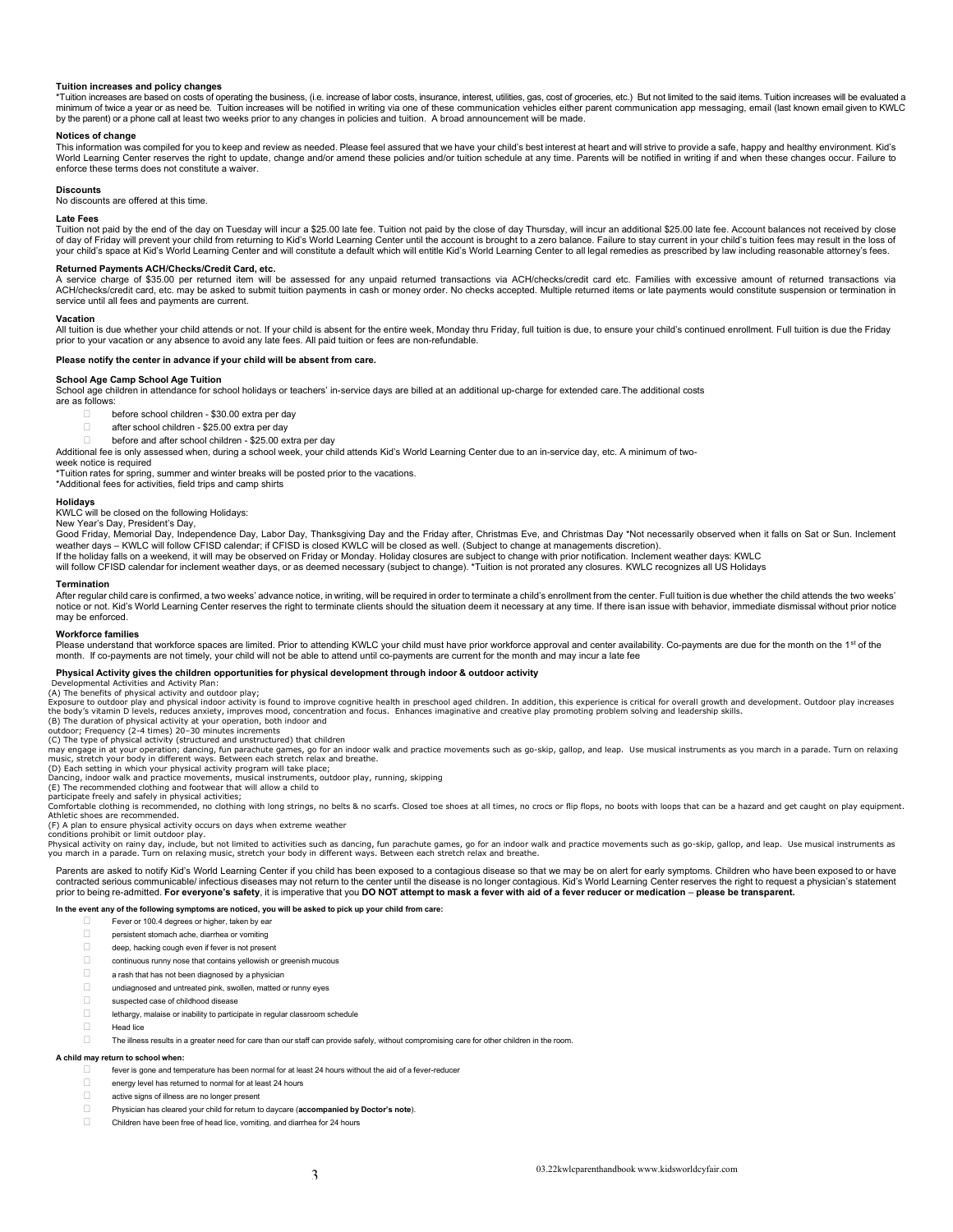#### Health check

We will do a visual or physical assessment of each child to identify potential concerns about a child's health, including signs or symptoms of illness and injury.

Proper attendance tracking - Check in your child on a daily basis on our attendance tracking software

# Health & Well Being

Children in our care must be able to participate in all daily activities, including outside time. Children who cannot participate in outside time should not be in our care until they are able to participate in all activities. Must agree with the health questions on Brightwheel app prior to dropping off your child. Your child may not attend if you are not able to answer yes on health questions.

# Communicable Infectious Disease/Covid-19 Guideline (local/national/global virus)

Inform KWLC admin staff if your child has a fever of 99.9 degrees or higher. Inform KWLC admin staff if your child or someone in the household has been exhibiting any symptoms of illness or has been<br>exposed to someone exh with a physician's clearance & at the discretion of KWLC management. If your child develops a fever or sign or symptoms, please have an adult prepared to pick up your child within 30 minutes of being notified.

Again, for everyone's safety, it is imperative that you DO NOT attempt to mask a fever with aid of a fever reducer or medication - please be transparent.

#### **Medication**

Kid's World Learning Center will administer medication at 11 am and 3 pm only if the medication requires to be administered 3 or more times a day. Prescription medication must be in its original container with doctor's name, child's name and dosage clearly visible. Due to state licensing policies, Kid's World Learning Center will only administer over the counter medication as the written recommendation dosage allows, if your child is under the age and it states consult a physical or in need of a larger dosage due to weight/height a written authorization, with the proper dosage, from a physician must be<br>provided before an medication will be stored in the front office; refrigerated medication will be kept under refrigeration. Medication dispensed in baby bottles are not permitted.

# If your child needs medication less than 3 times a day. It is required that the parents administer medication at home. If your child needs

medication more than 3 times a day. KWLC will administer the medication once.

# NUT FREE ENVIRONMENT

We are a NUT FREE environment. Please do not bring any peanuts, tree nuts or food or milk containing nuts. Thank you for keeping our students safe.

## Nutrition

Our nutrition & food program meets the guidelines outline in Child Care Licensing Minimum Standards.<br>No sugary foods such as but not limited to; donuts, pop tarts, cookies, fruit snacks, juice pouches etc. Intake of extra Additional information posted in our bistro and DFPS Child Care Licensing Minimum Standards for your convenience.

#### Meals

Your weekly tuition includes all meals; breakfast, lunch and two snacks each day. Breakfast is served 6:30 am to 7:45 am. If your child has any dietary restrictions or special dietary needs, please notify the front desk and provide an alternative for your child on those days. We are unable to refrigerate or heat up meals brought from outside of KWLC.

Infant bottles must be fully prepared by the parents ready for consumption. Baby bottles allowed with liquids only. Oatmeal and Rice cereal served in a bowl not in baby bottles. Please do not dispense oatmeal in infant formula, breast milk or milk bottles or sippy cups to avoid a choking hazard.

#### Home lunch practices

Parents who choose to provide a home lunch for their child are encouraged to include healthy lunch items. Our menus meet child care minimum standards quidelines and are examples of healthy lunches. These menus along with information on nutrition and foods that may cause allergic reactions is available. If the parent chooses to provide the child's meals and/or snacks from home the parent understands that KWLC is not responsible for its nutritional value or for meeting the child's daily food needs. All home lunches must be in disposable paper goods. All food must be ready to eat and food that does not require heating or preparation. No fast food to avoid conflict with other children.

-On days that KWLC serves meals; milk, fruit and vegetables are provided for all children with a main course.

-Healthy snacks that meet minimum standards guidelines are available for school aged children as children arrive from their elementary school.

-Any outside food brought into the program to be shared among children need to be commercially prepared or prepared in a kitchen inspected by health officials. And remember we are a nut free

#### environment.

-Liquids and food hotter than 110 degrees Fahrenheit are kept out of reach.

# Food Allergies and Other Medical Concerns

Parents are asked to disclose any food allergy, severe food allergy, or other serious medical condition that you believe should be disclosed to KWLC. This is to enable us to take necessary precautions

for your child's safety.<br>Food Allergy Action Plan (form) is required for severe allergies that require Epi Pen, Antihistamine, Other (e.g., inhaler-bronchodilator if asthmatic). Physician/ Healthcare Provider Signature is All staff members are educated on food allergies and they take precautions to ensure children are protected. Additional Food Allergy – Food Facts posted in the bistro for you to view.

# Uh-Oh reports/injuries

KWLC will administer first aid in case of minor injuries and notify parents in the form of our "Uh-oh Report" which will describe the incident which occurred as well as treatment provided. Such injuries include: bites, bruises, scratches, bumps, red marks, or falls that cause bodily injury. Our intent is to keep children safe; however, due to their growingbodies, limited gross motor abilities and curious nature, accidents<br>arise.

In the event of a serious injury, we will first render aid, then depending on the severity of the situation, either notify parents first or summon emergency medical personnel. Any and all medical expenses incurred will be the responsibility of the parents or legal guardian.

KWLC does not maintain records of staff members vaccinations.

#### Frog Street Press Curriculum Ages 6 weeks – 12 year old

# Frog Street Early childhood programs are built on four key cornerstones:

Early Brain Development Research, Intentional Instruction, Developmental Learning Domains, & Social and Emotional Development Emphasis. Our Curriculum is to support social and emotional intelligence and in turn cognitive performance.

KWLC uses a developmentally appropriate curriculum that aligns with early learning guidelines/ standards. (Infant and toddler curriculum /Based on Curriculum Rubric/ Preschool curriculum (TEA approved)/ Based on TEA's Texas Resource Review Pre-K Curriculum Rubric/School-Age curriculum/ Emergent Curriculum with activities linked to objectives or early learning guidelines)

# Parent Conferences

A scheduled conference is offered to parents to exchange information twice a year. Also available as needed with an appointed time.

Parent have opportunities year-round to provide input that may influence the program by submitting a survey located in the lobby of KWLC or sending an email to office@kidsworldcyfair.com

### Discipline

The goal of our discipline policy is to help children manage their own behavior through "**conscious discipline**". Consistent limits will be based on common sense rules appropriate to the child's level of<br>understanding and attempts with behavior; corporal punishment or threat of corporal punishment is prohibited at Kid's World Learning Center.

# We offer a

positive approach to re-direction; our focus is to teach empathy, create a school family and teach respect for the child, teachers, classrooms and property at KWLC.

# Challenging Behaviors

Teachers, Directors and/or Admin Staff have ongoing conversations with parents to express concerns and discuss strategies in addressing challenging behaviors. Conversations are framed around the objective of the program. Parents are kept informed as to their child's progress.

#### School aged children and problem behavior

lf your child's behavior has been deemed disruptive and persistent and/or unresolved behavior issues are occurring with school aged children, KWLC will also restrict him/her from attending field trips .<br>Any school-aged chi

# Suspension and expulsion policy

KWLC will make every effort and attempt to bridge, redirect and correct children's behavior to an acceptable level while in our care; however, in the event that we are unsuccessful in this attempt we will restrict a child's attendance from Kid's World Learning Center for a predetermined length of time. If all attempts fail, Kid's World Learning Center does reserve the right to request your child's withdrawal from Kid's<br>World Learnin

#### Cell Phones

While in attendance at Kid's World Learning Center, students are prohibited from using all telecommunication devices such as, but not limited to, cellular phones & camera/video phones. Such devices must not be visible and must remain turned off while in attendance at KWLC. Placing the cell phone into silent/vibrate mode and text messaging is not considered "turned off" and is prohibited. Using any device that permits recording the voice or image of another in any way that either disrupts the educational environment, invades the privacy of others, or is made without the prior consent of the individuals being recorded is prohibited.